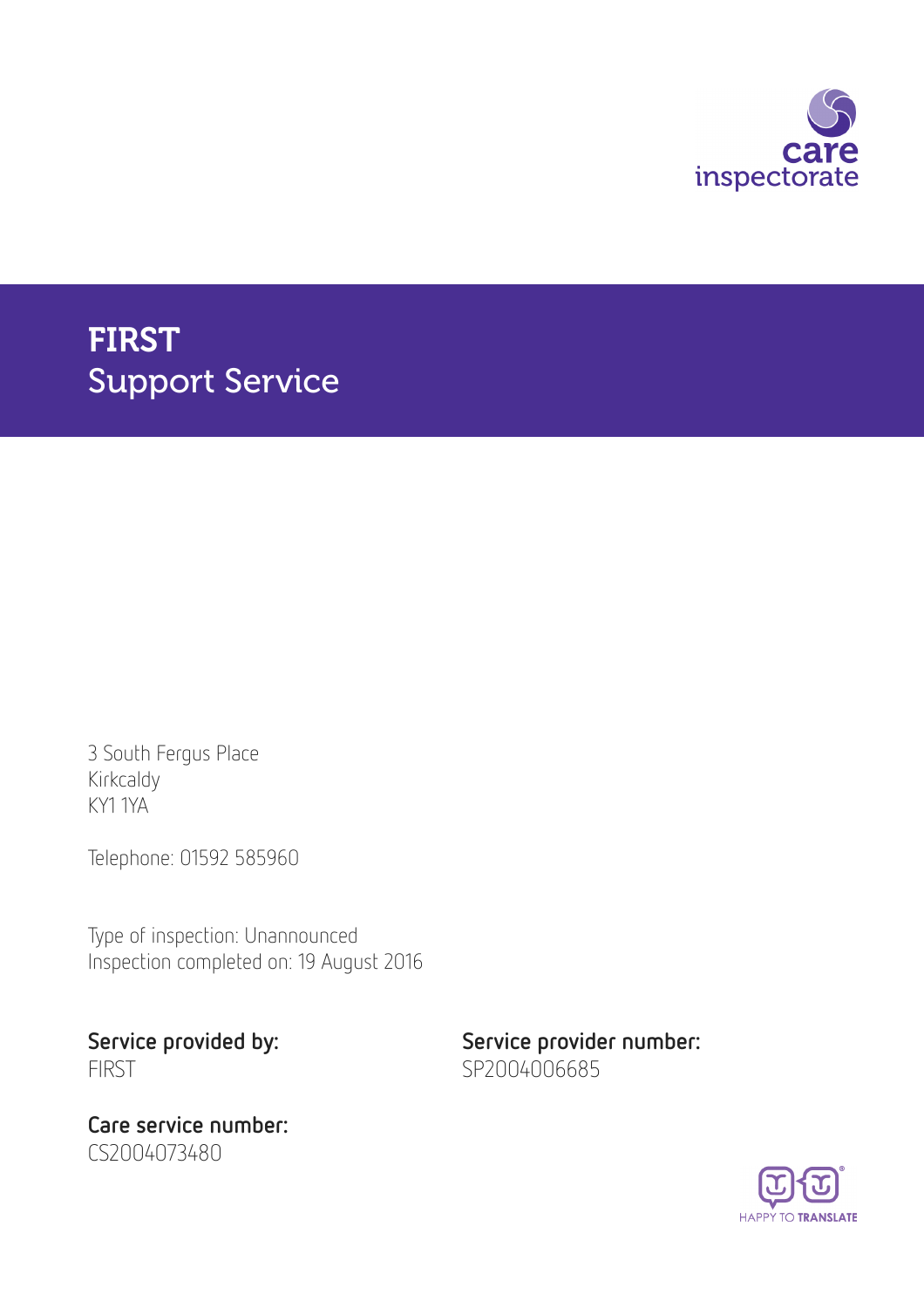#### About the service

FIRST has been registered since 2006 as a support service. FIRST is registered to offer support to a maximum of 260 service users with alcohol or substance misuse issues at any one time. FIRST stands for Fife Intensive Rehabilitation and Substance Misuse Team.

FIRST provides a wide community based rehabilitation service to individuals with substance misuse problems via one to one, group and volunteer support. The service's main premises is situated in Kirkcaldy and there are two further smaller bases in Dunfermline and Glenrothes. FIRST aims to assist people to reduce their drug or alcohol use (including being drug free or abstinent) and improve their health and wellbeing.

#### What people told us

Seventeen clients of the service returned completed Care Standards Questionnaires (CSQs) to us before our inspection visit. We spoke to seven clients on a one to one basis during our visit and attended a group meeting with clients, too. The feedback we got on the service was really positive. Staff members were praised and people told us about the big difference to their lives engaging with the service had made. Clients said the staff members cared, were non judgemental and helped them to make decisions to improve their situations.

#### Self assessment

The Care Inspectorate received a fully completed self assessment from the service provider.

The service provider gave very good examples of what it thought the service did well and improvement and changes made in key areas. It identified further areas it planned developments and improvements in.

### From this inspection we graded this service as:

| Quality of care and support          | 6 - Excellent |
|--------------------------------------|---------------|
| <b>Quality of environment</b>        | not assessed  |
| Quality of staffing                  | 6 - Excellent |
| Quality of management and leadership | not assessed  |

### What the service does well

We found that the service provided support that helped people turn their lives around. We spoke to clients of the service who emphasised to us that they were in very difficult circumstances when they first came along to the service but through engaging with the support they'd found ways to address their drug or alcohol misuse.

Staff members were able to offer support in ways that people found very beneficial. Many clients said that it was crucial to them that they didn't feel judged or pressurised when getting support and that this was understood by their worker. Clients said they had built up trust in their worker and that their worker came across as genuinely caring and interested in them as individuals.

We found the service understood the complexity of the situations of the people they supported. Staff received training and support and this enabled them to have in depth discussions with clients about their drug or alcohol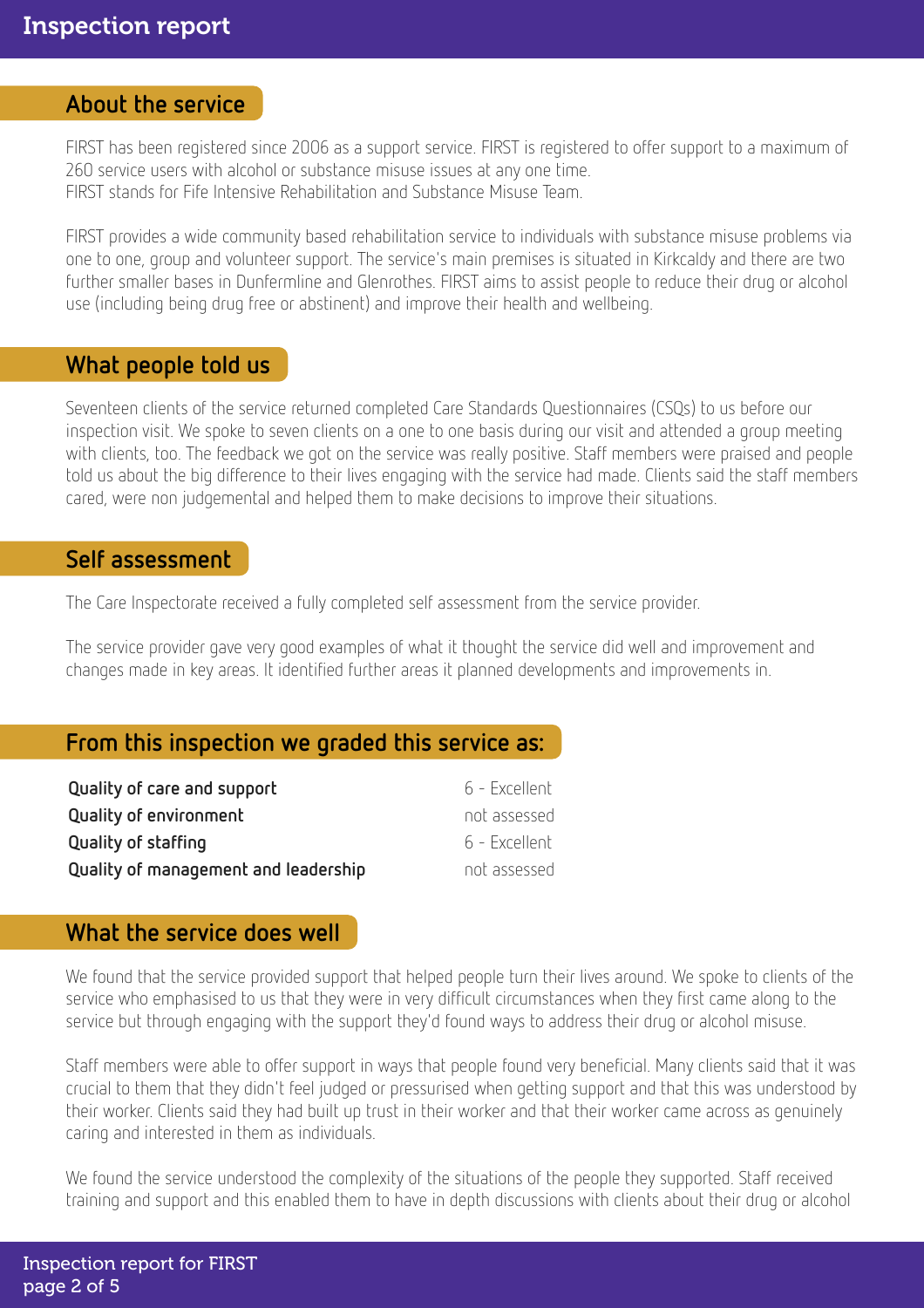use. The staff were kept up to date with relevant knowledge such as trauma informed practice or groupwork for people with substance misuse. As a result clients were given options, advice and suggestions which helped them make progress with their recovery.

All clients had an allocated worker who they met with regularly. The one to one support involved in depth discussion about the challenges a client faced and we saw excellent evidence of the service holding reviews and update meetings with a client; checking with the person that the support was making the desired difference to them.

The service collaborated with other agencies very effectively. Staff members knew when to look to involve another agency to assist a client. We saw this, for instance, when it was thought a client needed expert psychology or counselling support. The staff team also had knowledge of other agencies and opportunities such as housing providers, the benefits agency and groups such as SMART recovery. We saw examples of where clients felt more settled or reassured due to the excellent advice a staff member was able to give.

The service had very robust management oversight and a professional admin team. This meant the service's activities were well organised and clients experienced an organised and professional support service. The whole service team were reported to be very welcoming and clients felt more relaxed visiting or communicating with the service.

We found the service manager to be very forward thinking and open to new ideas that could add to what the service offered in rehabilitation support. Staff members had opportunities to take the lead in groups, learning initiatives or other activities. They came across as enjoying their support work and had a lot of enthusiasm. Clients could see this, too, and this encouraged and motivated them.

#### What the service could do better

We thought the service was doing really well and that it was very able to reflect on and examine its own support activities and think about what improvements or changes could be made. At feedback we had some general discussion with the manager about some areas of practice that could be explored.

One was how some more person centred information could be recorded in client's files. The service worked in very person centred ways but at times we found the information in clients' files could be improved with more detail. This could help as it would give a fuller picture of the person and say was particularly important or relevant to a client.

We also discussed with the service manager the ways the clients could provide information on a worker's practice and how this could be used to inform a worker's learning needs or annual appraisal. Again this was a general discussion about something we thought could be looked into more as making the most out of clients feedback to improve staff members' practice is seen as good practice.

#### Requirements

Number of requirements: 0

#### Recommendations

Number of recommendations: 0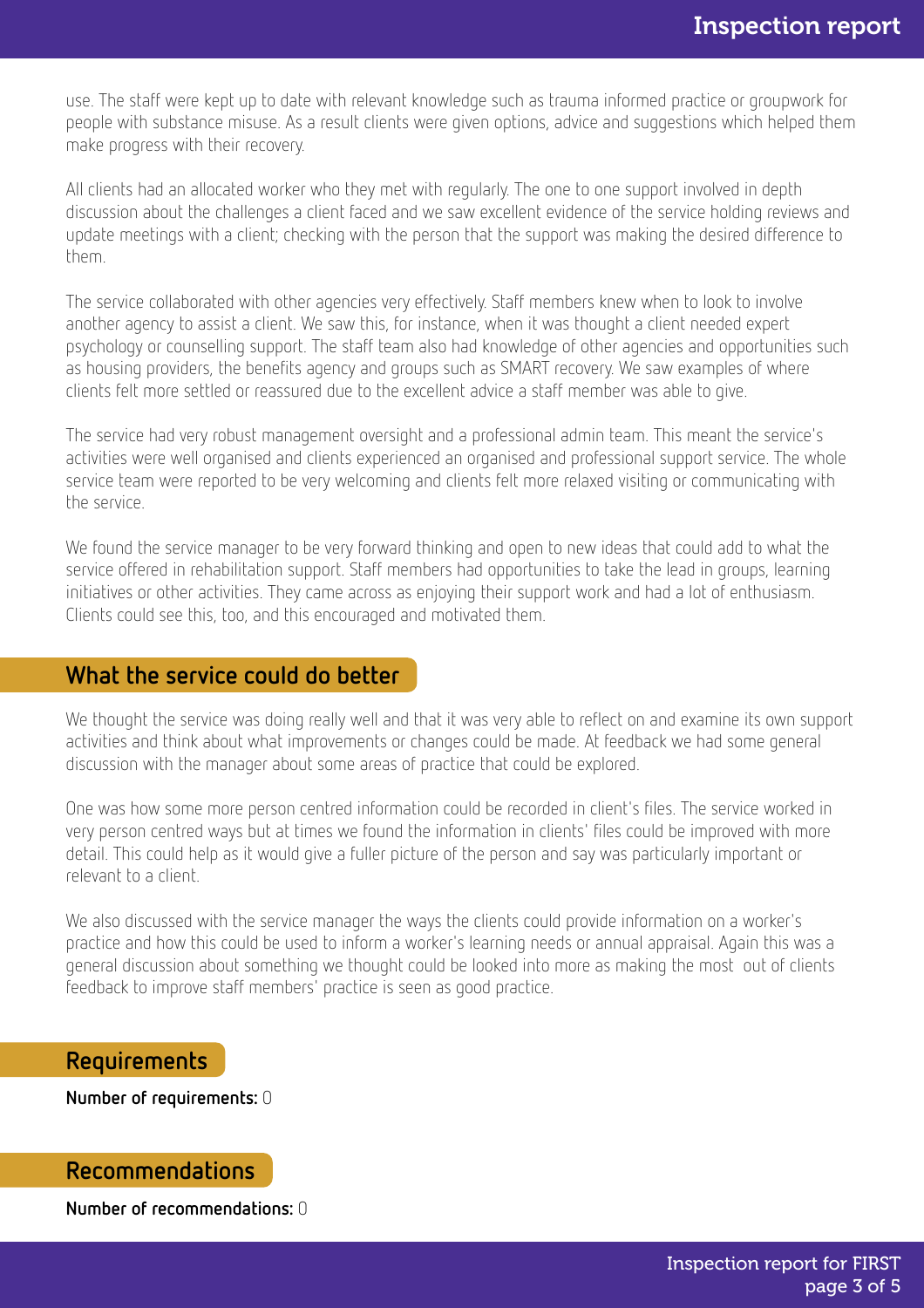# **Complaints**

There have been no complaints upheld since the last inspection. Details of any older upheld complaints are published at www.careinspectorate.com.

# Inspection and grading history

| <b>Date</b> | <b>Type</b>              | Gradings                                                                 |                                                                  |
|-------------|--------------------------|--------------------------------------------------------------------------|------------------------------------------------------------------|
| 4 Sep 2013  | Announced (short notice) | Care and support<br>Environment<br>Staffing<br>Management and leadership | 6 - Excellent<br>6 - Excellent<br>6 - Excellent<br>6 - Excellent |
| 1 Sep 2010  | Announced                | Care and support<br>Environment<br>Staffing<br>Management and leadership | 6 - Excellent<br>Not assessed<br>5 - Very good<br>Not assessed   |
| 3 Feb 2010  | Announced                | Care and support<br>Environment<br>Staffing<br>Management and leadership | 6 - Excellent<br>Not assessed<br>5 - Very good<br>5 - Very good  |
| 4 Dec 2008  | Announced                | Care and support<br>Environment<br>Staffing<br>Management and leadership | 6 - Excellent<br>Not assessed<br>6 - Excellent<br>6 - Excellent  |